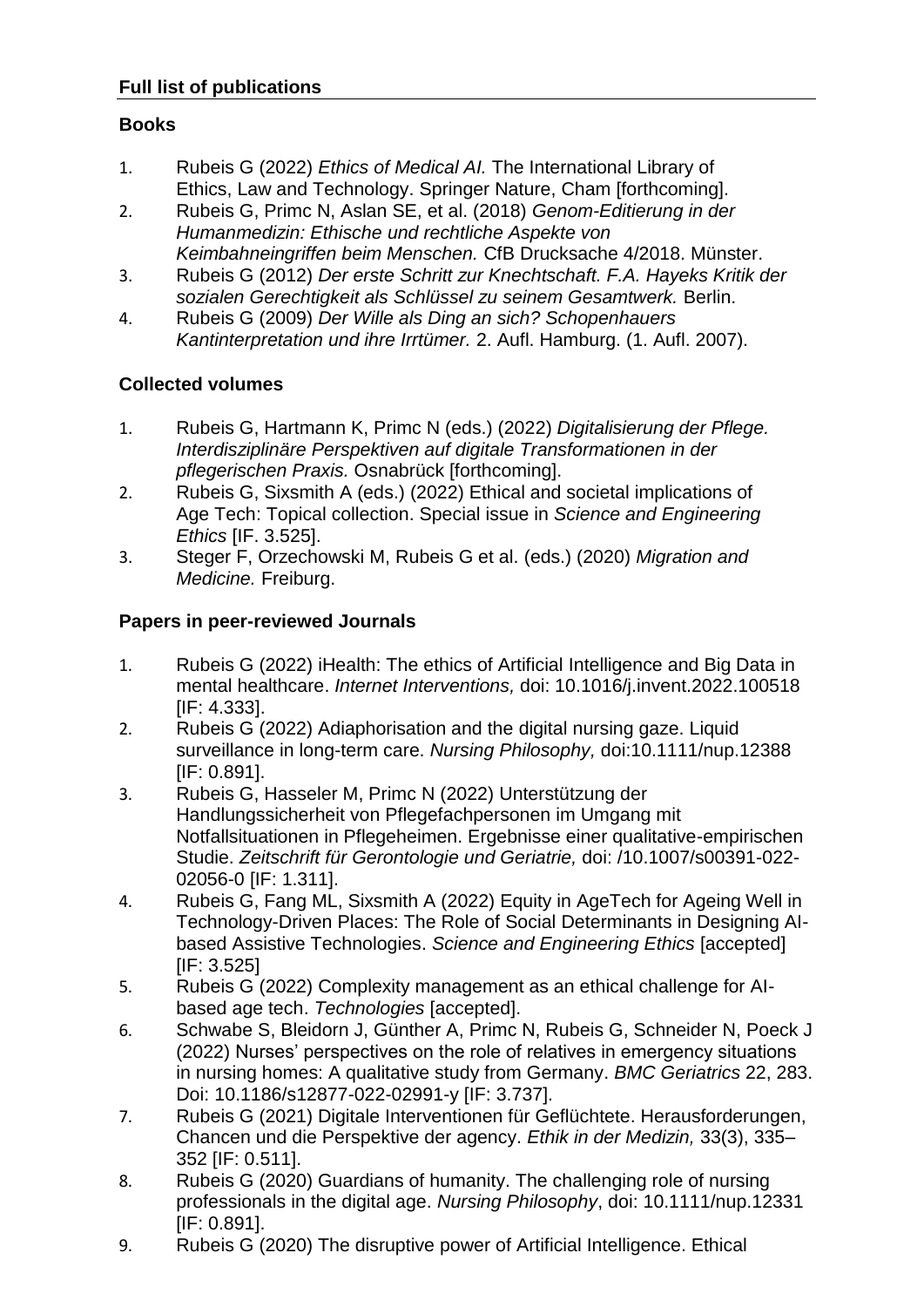aspects of gerontechnology in elderly care. *Archives of Gerontology and Geriatrics,* doi: 10.1016/j.archger.2020.104186 [IF: 2.611].

- 10. Rubeis G (2020) E-mental health applications for depression. An evidencebased ethical analysis. *European Archives of Psychiatry and Clinical Neuroscience*, doi: 10.1007/s00406-019-01093-y [IF: 3.192].
- 11. Rubeis G (2020) Strange bedfellows. The unlikely alliance between artificial intelligence and narrative medicine. *Dilemata. International Journal of Applied Ethics* 32, 49–58.
- 12. Rubeis G, Ketteler D (2020) Wem nützt die App? Internet- und mobilgestützte Interventionen (IMIs) im Spannungsfeld von Autonomie und Patientenwohl. *Psychotherapie, Psychosomatik und Medizinische Psychologie,* doi: 10.1055/a-1104-5459 [IF: 0.835].
- 13. Rubeis G (2020) Digitalisierung der Gesundheitsversorgung: Chancen und Risiken aus ethischer Sicht. *Ärzteblatt Baden-Württemberg* 75(1), 20–23.
- 14. Rubeis G, Primc N (2020) Ethische Aspekte internet- und mobilgestützter Interventionen (IMIs) bei Suchtstörungen. *Suchttherapie* 21, 1–9 [IF: 0.600].
- 15. Rubeis G (2020) Ethische Aspekte internet- und mobilgestützter Interventionen bei depressiven Störungen. *Psychotherapeut* 65(1), 36–40 [IF: 0.441].
- 16. Rubeis G (2020) Gute Elternschaft. Zum normativen Gehalt der Indikation in der Reproduktionsmedizin. *Ethik in der Medizin,* doi: 10.1007/s00481-020- 00587-x [IF: 0.511].
- 17. Rubeis G, Orzechowski M, Steger F (2020) NIPT as a routine procedure of prenatal care. Perspectives and challenges regarding reproductive autonomy. *Ethik in der Medizin* 32, 49–63 [IF: 0.511].
- 18. Rubeis G, Ursin F, Steger F (2020) Impotence and the natural explanation of bewitchment: Wolfgang Reichart's (1486–circa 1547) medical case report on loss of potentia coeundi. *Early Science and Medicine* 25, 1–23 [IF: 0.450].
- 19. Ursin F, Rubeis G, Steger F (2020) The pathophysiology and therapy of erectile dysfunction in a newly discovered treatise by Wolfgang Reichart (1486–circa 1547). *Urology* 239, 22–26 [IF: 1.861].
- 20. Ursin F, Rubeis G, Steger F (2020) Impotenz und Hexenglauben: Ein medizinischer Traktat des Ulmer Stadtarztes Wolfgang Reichart (1486– 1547). *Urologe,* doi: 10.1007/s00120-020-01136-6 [IF: 0.522].
- 21. Rubeis G, Steger F (2019) Saving whom? The ethical challenges of harvesting tissue from savior siblings. *European Journal of Haematology*, doi:10.1111/ejh.13313 [E-pub ahead of print] [IF: 2.217].
- 22. Rubeis G, Steger F (2019) Ethische und konzeptuelle Aspekte des Mitochondrien-Transfers ("Drei-Eltern-Kind"). *Ethik in der Medizin* 31(2), 143–158 [IF: 0.511].
- 23. Rubeis G, Steger F (2019) Internet- und mobil-gestützte Interventionen bei psychischen Störungen. Implementierung in Deutschland aus ethischer Sicht. *Der Nervenarzt* 90 (5), 497–502 [IF: 0.829].
- 24. Steger F, Rubeis G (2019) Die philosophisch-ethischen Grundlagen der klinischen Ethikberatung. *Zeitschrift für medizinische Ethik* 65(2), 143–154.
- 25. Rubeis G, Steger F (2019) Salutogenesis as empowerment. Health promotion and the role of the medical humanities. *Droit, Santé Et Société/Law, Health & Society. A Series "E" of the French Journal of forensic medicine* 62(6), 1–9.
- 26. Rubeis G, Steger F (2018) A burden from birth? Non-invasive prenatal testing (NIPT) and the stigmatization of people with disabilities. *Bioethics* 33(1), 91–97 [IF: 1.66].
- 27. Rubeis G, Steger F (2018) Risks and benefits of human germline genome editing: An ethical analysis. *Asian Bioethics Review* 10(2), 133–141.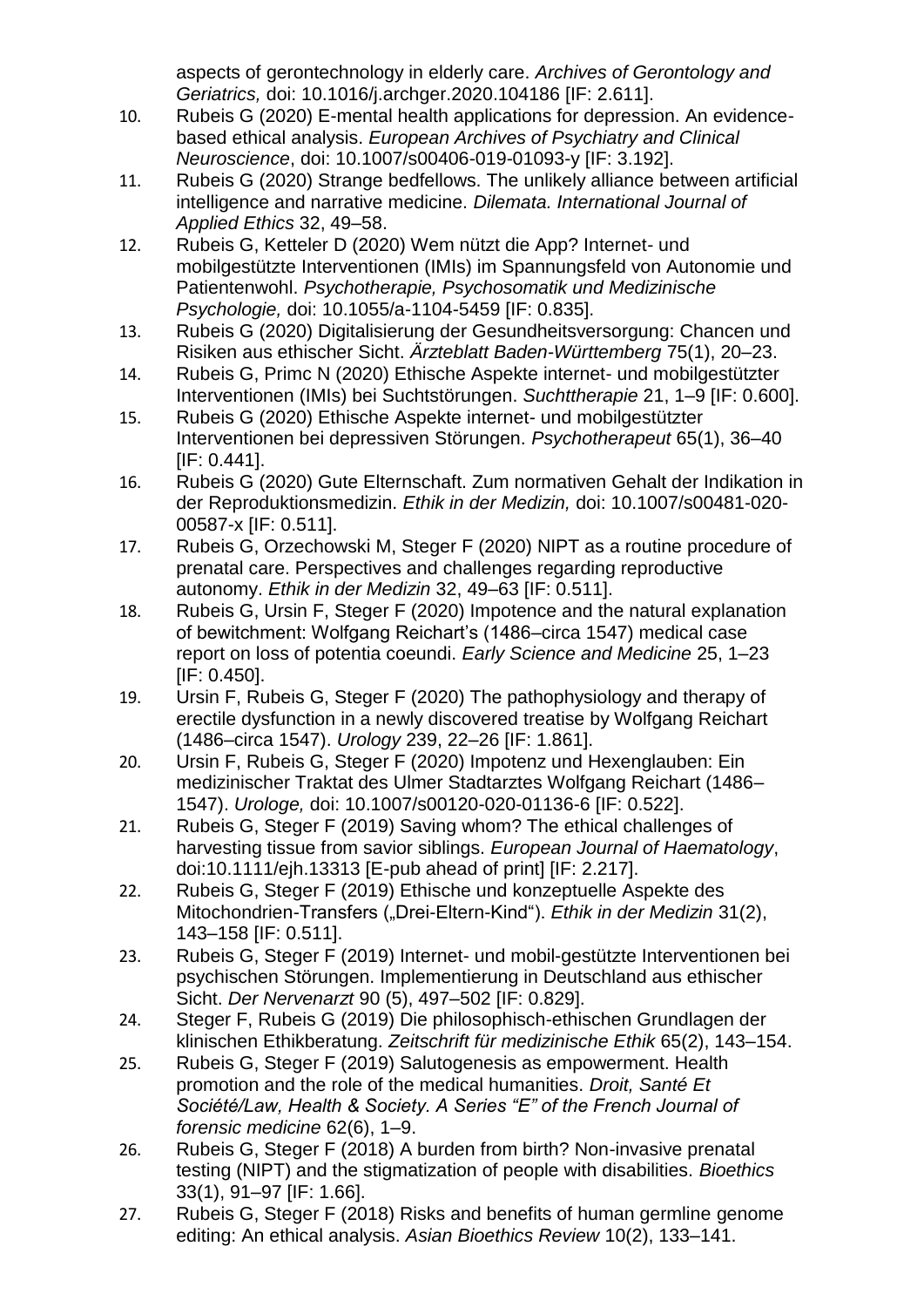- 28. Steger F, Gierschik P, Rubeis G (2018) Methadon gegen Krebs. Ethische Aspekte. *Der Onkologe* 24(11), 915–920 [IF: 0.284].
- 29. Rubeis G, Steger F (2018) Is live-tissue training ethically justified? An evidence-based ethical analysis. *Alternatives to Lab Animals* 46(2), 65–71 [IF: 3.014].
- 30. Rubeis G, Schochow M, Steger F (2018) Patient autonomy and quality of care in telehealthcare. *Science and Engineering Ethics* 24(1), 93–107 [IF: 2.275].
- 31. Rubeis G, Steger F (2018) Casuistry and clinical decision making. A critical assessment. *Droit, Santé Et Société/Law, Health & Society. A Series "E" of the French Journal of forensic medicine* 60(4), 54–62.
- 32. Schochow M, Rubeis G, Büchner-Mögling G, Fries H, Steger F (2018) Social Freezing in Medical Practice. Experiences and Attitudes of Gynecologists in Germany. *Science and Engineering Ethics* 24(5), 1483– 1492. [IF: 2.275].
- 33. Schochow M, Rubeis G, Steger F (2017) The application of standards and recommendations to clinical ethics consultation in practice. An evaluation at German Hospitals. *Science and Engineering Ethics* 23(3), 793–799 [IF: 2.275].
- 34. Rubeis G (2016) Koncepcja medycyny upolitycznionej. Podstawy teoretyczne / Concept of Politicized Medicine. Theoretical Foundations. *Etyka* 53, 39–55.

## **Letters**

- 1. Primc N, Rubeis G, Poeck J, Schwabe S, Czaputa E, Günther A. (2021) Rettungsdienst im Pflegeheim – die Perspektive der Pflegefachkräfte stärken. *Notfall + Rettungsmedizin,* doi: 10.1007/s10049-021-00842-8.
- 2. Steger F, Gierschik P, Rubeis G (2019) Erwiderung zu den Leserbriefen zum Beitrag Steger et al. Methadon gegen Krebs. *Der Onkologe* 25(1), 73– 74.

# **Articles in collected volumes**

- 1. Rubeis G (2022) Hyperreal Patients. Digital Twins as Simulacra and their impact on clinical heuristics. In: Loh J, Grote T (2022) MediTech – Medizin – Technik – Ethik. *Techno:Phil - Aktuelle Herausforderungen der Technikphilosophie.* Stuttgart.
- 2. Rubeis G, Primc N (2022) Introduction. In: Rubeis G, Hartmann K, Primc N (eds.): *Digitalisierung der Pflege. Interdisziplinäre Perspektiven auf digitale Transformationen in der pflegerischen Praxis.* Osnabrück [forthcoming].
- 3. Rubeis G, Hatziavramidis S, Primc N (2022) App schlägt Papier? Einstellungen von Pflegefachpersonen zu app-basierten Handlungsanweisungen für Notfallsituationen in der stationären Langzeitpflege. In: Rubeis G, Hartmann K, Primc N (eds.): *Digitalisierung der Pflege. Interdisziplinäre Perspektiven auf digitale Transformationen in der pflegerischen Praxis.* Osnabrück [forthcoming].
- 4. Rubeis G (2020) eHealth und mHealth: Chancen und Herausforderungen aus ethischer Perspektive. In: Hochschule für angewandte Wissenschaften Hamburg (ed.): *Digitalisierung im Gesundheitswesen. Dokumentationsband CCG Ringvorlesung Wintersemester 2019/20,* Hamburg, 14–15.
- 5. Rubeis G (2020) Mental health care for migrants from the perspective of public health ethics: Clinical factors, cultural diversity, and access barriers. In: Steger F, Orzechowski M, Rubeis G et al. (eds.). *Migration and Medicine.* Freiburg, 31–46.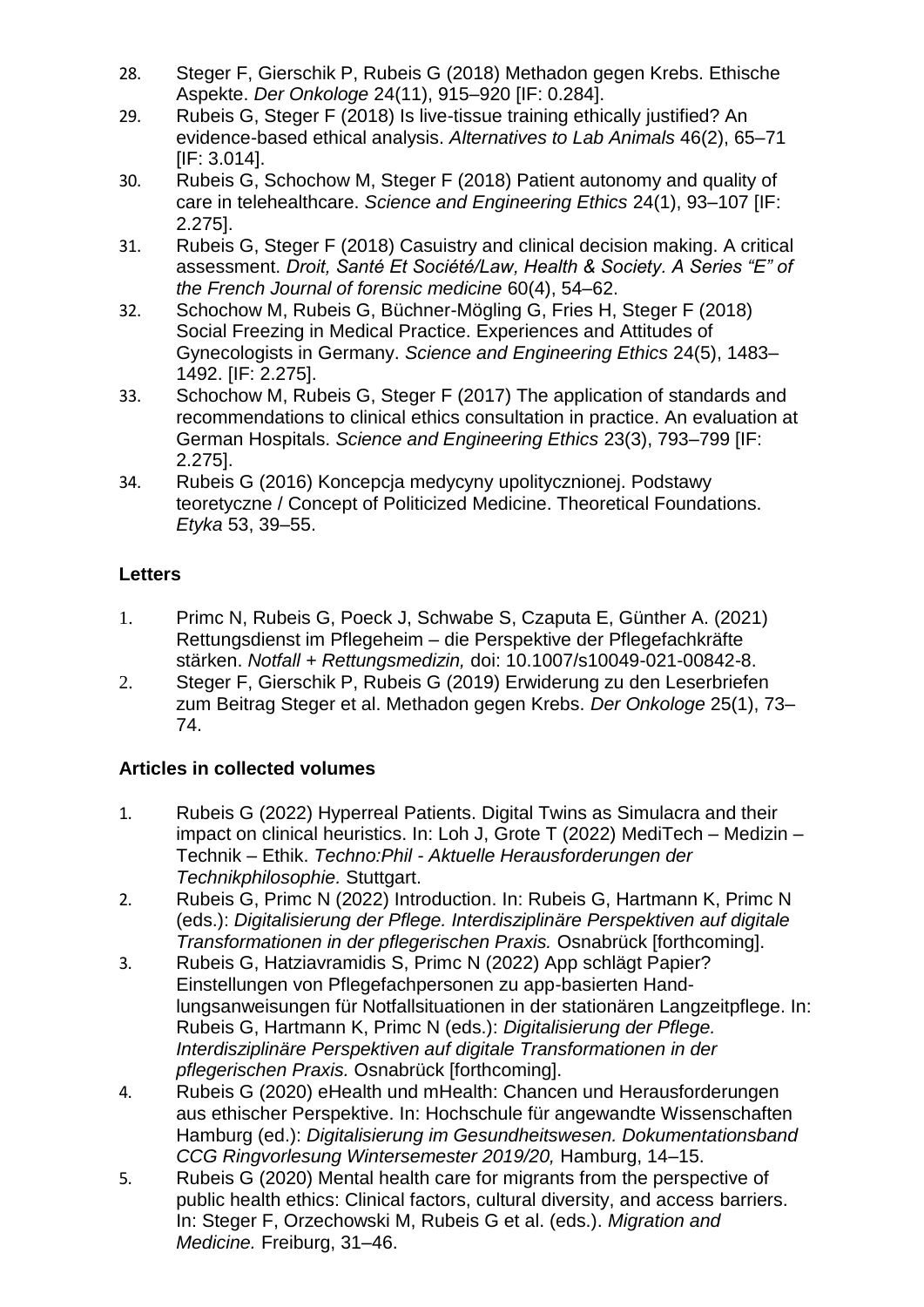- 6. Steger F, Orzechowski M, Rubeis G et al. (2020) Introduction. In: Steger F, Orzechowskei M, Rubeis G et al. (eds.). *Migration and Medicine.* Freiburg, 13–28.
- 7. Rubeis G (2019) Liberal eugenics and selecting against disability. In: Steger F (ed.) *Diversität im Gesundheitswesen* (Angewandte Ethik: Medizin, Bd. 3). Freiburg, 241–256.
- 8. Rubeis G (2018) Human Germline Genome Editing in the Clinical Context. The Case of Disease Prevention. In: Braun M, Schickl H, Dabrock P (eds.) *Between Moral Hazard and Legal Uncertainty. Ethical, Legal and Societal Challenges of Gene Editing* (Springer Series "Futures of Technology, Science and Society"). Wiesbaden, 149–160.
- 9. Steger F, Rubeis G (2018) Kann Therapie besser machen? Ethische Besserung und therapeutische Besserung im Maßregelvollzug. In: Dudeck M, Steger F (ed.) *Ethik in der Forensischen Psychiatrie und Psychotherapie*. Berlin, 3–10.
- 10. Rubeis G (2018) Das Konzept der Eugenik in der ethischen Debatte um nichtinvasive Pränataltests (NIPT). In: Steger F, Orzechowski M, Schochow M (eds.) *Pränatalmedizin: Ethische, juristische und gesellschaftliche Aspekte* (Angewandte Ethik: Medizin, Vol. 2). Freiburg, 100–125.
- 11. Rubeis G (2018) Die Podagra-Briefe im Werk Wolfgang Reicharts (1486– um 1547). In: Steger F (ed.) *Jahrbuch Literatur und Medizin*, Band X. Heidelberg, 111–128.
- 12. Steger F, Rubeis G (2017) Selbstbestimmung und individualisierte Medizin. In: Lindner JF (ed.) *Selbst – oder bestimmt? Illusionen und Realitäten des Medizinrechts* (Schriften zum Bio-, Gesundheits- und Medizinrecht, 30). Baden-Baden, 27–43.
- 13. Rubeis G (2017) Beyond realism and antirealism? The strange case of Dewey's instrumentalism. In: Pihlström S, Stadler F, Weidtmann N (eds.) *Logical Empiricism and Pragmatism* (Vienna Circle Institute Yearbook, Vol. 19). Cham, 67–82.
- 14. Rubeis G, Steger F (2016) Genome Editing in der Pränatalmedizin. Eine medizinethische Analyse. In: Byrd BS, Hruschka J, Joerden JC (ed.) *Jahrbuch für Recht und Ethik - Annual Review of Law and Ethics*, Vol. 24. Berlin, 143–159.
- 15. Rubeis G (2016) Medizinkritik als Wissenschaftskritik im Frühhumanismus. Petrarca und Salutati. In: Steger F (ed.) *Medizin- und Wissenschaftsgeschichte in Mitteldeutschland. Beiträge aus fünf Jahren Mitteldeutscher Konferenz.* Leipzig, 61–81.
- 16. Rubeis G (2016) Retterkinder. Eine medizinethische Güterabwägung. In: Steger F, Joerden JC, Kaniowski A (eds.) *Ethik in der Pränatalen Medizin* (Studien zur Ethik in Ostmitteleuropa, Vol. 17). Frankfurt am Main, 97– 114.
- 17. Willer M, Rubeis G (2016) , Social Freezing'. Medizinethische Implikationen und begriffliche Typisierung*.* In: Steger F, Joerden JC, Kaniowski A (eds.) *Ethik in der Pränatalen Medizin* (Studien zur Ethik in Ostmitteleuropa, Vol. 17). Frankfurt am Main, 139–153.
- 18. Rubeis G, Brändle V, Göser P, et al. (2013) Grundlagen einer Theorie des Humors. Ein interdisziplinärer Ansatz. In: Weidtmann N, Evers D (eds.) *Kosmologie, Evolution, Geschichte 1: Der Mensch an der Schnittstelle zwischen Natur und Kultur: Naturalismus, Naturethik, Neuroenhancement, Humor, Raum.* Berlin, 133–166.